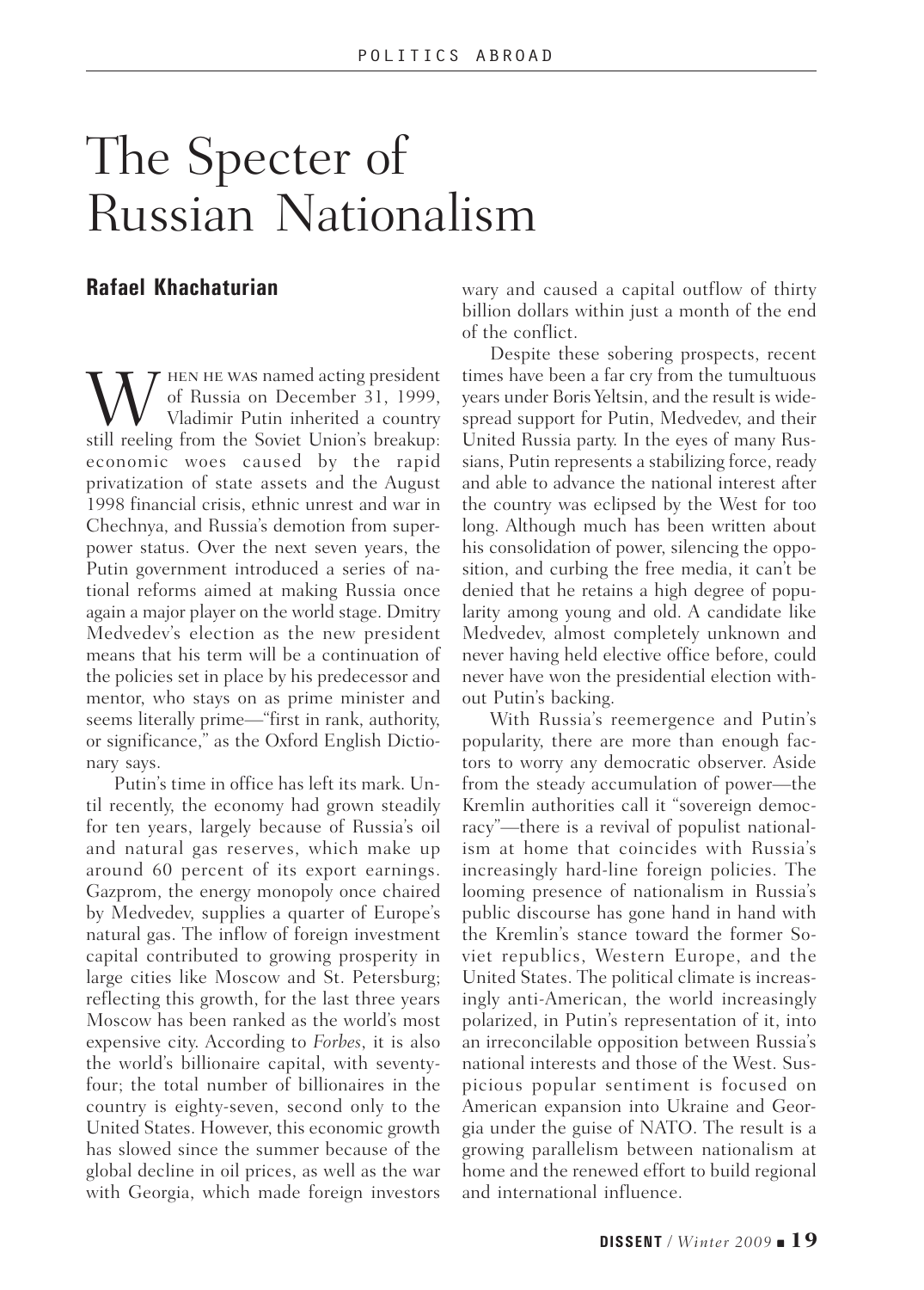HE QUESTION OF Russian national identity is far from new. Anticipating the key internal struggle over the next two cen-THE QUESTION OF Russian national identity is far from new. Anticipating the key internal struggle over the next two centuries, Rousseau remarked in the *Social Contract* that Peter the Great went wrong because "he wanted to make Germans and Englishmen, when he should have made Russians." While the nation's cultural and literary life bloomed during the nineteenth century, the intelligentsia was unable to agree on the extent to which Russia was part of the West, eventually ceding to the crash-course westernization of the Bolsheviks. During the Soviet period and under the guise of Marxist internationalism, Russia asserted its cultural dominance over its neighbors. However, the *perestroika* years of Mikhail Gorbachev allowed for the revival of ethnic identity politics among the people of the republics, resulting in an upsurge of nationalism that contributed to the fragmentation of the Soviet Union. It was during that time of sociopolitical crisis that Russians once again began to seriously think about their own national selfhood.

Under Yeltsin in the 1990s a wave of xenophobia began that remains today, particularly with regard to the ethnic groups from the Caucasus and Central Asia. The influx of these people into Russia, either as refugees or laborers looking for work, was met with hostility by many Russians. For example, the notorious Vladimir Zhirinovsky, leader of the Liberal Democratic Party of Russia, spent much of the past decade calling for state patriotism and Russian territorial expansion in Asia. It is true that Zhirinovsky values statist over ethnic nationalism and accepts the multi-ethnicity of the Russian nation. This past spring, in a sign of things to come, he appeared on the popular debate show *K Barieru!* (*To the Barricade!*), arguing for Russian military involvement in the breakaway Georgian region of Abkhazia to protect Abkhazians who were granted Russian citizenship—a tactic that the Georgians saw as a step toward annexation. Even then, for Zhirinovsky the interests of the "Russian people" are the driving force of the country's policies.

Other right-wing organizations that appeared in the nineties were even more threatening. An extreme example is the disbanded

Russian National Unity, which was the closest group that post–Soviet Russia has seen to a true fascist paramilitary group. Its members adopted a modified swastika and other Nazi symbols, while simultaneously portraying themselves as marching in the footsteps of the Black Hundreds, the pre-1917 monarchist and Orthodox reactionaries. The ethno-racial nationalist ideology of the RNU appealed to mostly unemployed and working-class urban youth who had experienced the social disintegration of the Gorbachev and Yeltsin years. Formed in 1990, the group grew rapidly in size, and although membership estimates ranged from 15,000 to 50,000 according to different sources, it is known that it infiltrated high ranks in certain government agencies, most notably the Ministry of Internal Affairs.

The RNU also found official support in regional administrations, particularly in the Stavropol and Krasnodar territories of southern Russia, where substantial numbers of ethnic immigrants from the Caucasus lived. RNU members "patrolled" public parks and harassed demonstrators, gradually becoming an arm of the regional governments. However, in 1998, Moscow's mayor, Yuri Luzhkov, a nationalist sympathizer himself and a Putin ally today, forbade a planned RNU gathering, as part of a larger federal anti-RNU campaign. The group's influence began to wane after that, and two years later it split into a number of smaller factions, which are still active today.

Violence against minorities and foreigners has risen in recent years. Small but well-organized neo-Nazi skinhead gangs stage random attacks on unsuspecting civilians—mostly people of darker complexion. The SOVA Center, a Russian nongovernmental organization that tracks radical right-wing organizations, reported that from 2004 to 2007 there were 1,049 racially motivated attacks in Moscow and St. Petersburg alone, with 140 fatalities. While the government officially condemns these acts, victims complain that too often the police response has been nonexistent. Indeed, police often tacitly support anti-immigrant discrimination. Racially motivated attacks by skinheads are often recorded as minor incidents of hooliganism rather than serious offenses. People of foreign appearance are also consistently tar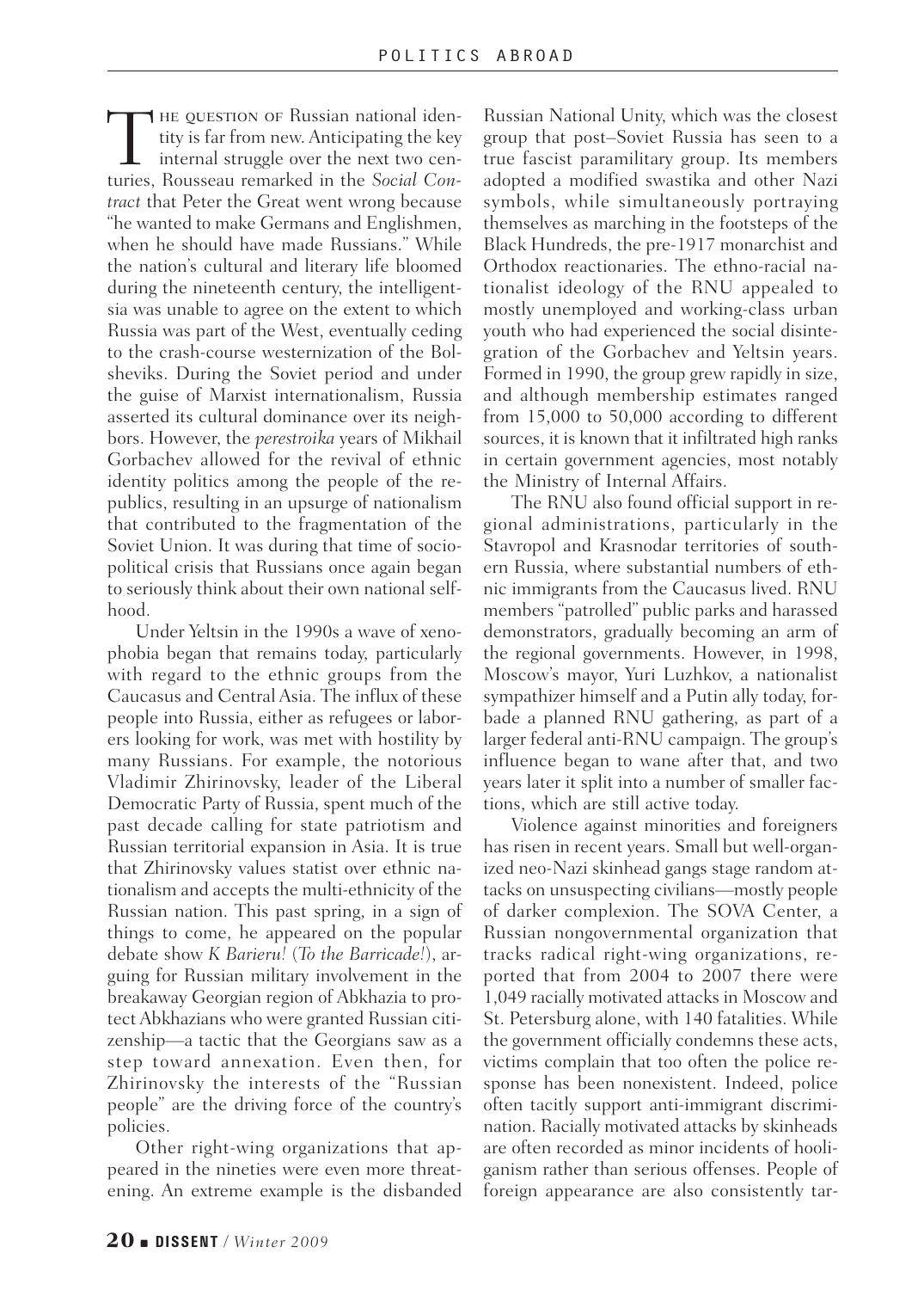geted for passport and registration checks. In the fall of 2006, when tensions between Russia and Georgia were rising, the Russian government cracked down on Georgians living in the country, deporting hundreds of people and urging Moscow schools to produce lists of students with Georgian names for local police. Instances like this show that although there may not be an outright link between racial violence and the Russian state, there is an ideological convergence based on a crude nationalism that has created an environment conducive to xenophobia.

Paradoxically, one of the ways that Putin's government has attempted to redefine national identity at home is by invoking Russia's struggle against fascism. Authorities have used the "fascist" accusation as a rallying cry against any opposition, whether it comes from actual neo-Nazi groups or democratic reformist parties such as *Yabloko* (Apple). The word designates a sort of bogeyman, a coalition of secret conspiratorial forces striving to undermine the country for their own benefit. The government youth movement *Nashi* (Ours), founded in 2005 in the wake of Ukraine's "Orange Revolution," which has gained attention in the West for being something of a Putin personality cult, claims to be an anti-fascist movement. Its 120,000 members have staged demonstrations against British and Estonian diplomats, protested against the adoption of Russian children by Americans, and clashed with demonstrators from other parties—all under the pretense of combating fascist forces. *Nashi*'s allegiance lies with the Kremlin, and its mission always falls in line with the political needs of the governing elite. Its members have also held rallies against neo-Nazi groups' persecution of minorities, showing that *Nashi* is a nationalist, not a racist, organization. What is troubling is that in today's Russia the line separating the two has become unclear.

As of now, Kremlin policy has been to oppose neo-Nazi violence—in order both to save face on the international scene and to maintain state authority over public life. But the state's overt nationalism is indirectly spurring radical activity at home, something that it has been reluctant to acknowledge. *Nashi*'s ideology taps into the hostility that many young Russians already feel toward America and Europe, reaffirming it with a dose of Manichaean patriotism. *Nashi* not only provides an emotional outlet for the young but also gives them the opportunity to ascend the government ladder by making important connections—much as the *Komsomol* did during the Soviet era. While this year the government has announced plans to scale back and reorganize *Nashi*, it remains an active organization that reveals the state's new focus on promoting nationalism and Russian identity.

HE FORMS OF nationalism in Russia are not limited to a single, state-endorsed ideological movement. They derive from THE FORMS OF nationalism in Russia are<br>not limited to a single, state-endorsed<br>ideological movement. They derive from<br>diverse and sometimes obscure intellectual sources. One such source is Aleksandr Dugin, a philosopher and public intellectual whose work ranges from historical reflection to myth and occultism. An outspoken admirer of the Italian traditionalist philosopher Julius Evola, he has also on more than one occasion sympathized with the left (Strasserite) branch of National Socialism. Virtually unknown during the nineties, Dugin's ideas now reach a wide audience. He is a regular guest on the country's most popular political shows. More important, Dugin is known to be an especially close adviser to Vladislav Surkov, a top Kremlin insider currently serving as the deputy chief of staff and the government's chief ideologue. Dugin's 1997 book *Osnovy Geopolitiki* (*Foundations of Geopolitics*), with its promotion of a neo-Eurasianist doctrine, has generated an ongoing debate about Russia's role in global politics.

Influenced by the work of the German geostrategist Karl Haushofer and the Russian historian Lev Gumilev, Dugin has revived the idea that Russia is a unique geographical entity culturally affiliated more with Asia than Europe, which therefore must seek its own path. World politics is a recurring confrontation between the commercial materialism of the maritime West and the organic spiritualism of the Eurasian heartland, of which Russia is the center. His fascination with traditionalism and mysticism leads him to trace this opposition to a pre-historical and elemental origin, but Dugin's prescriptions for Russia remain concrete. Eurasian geopolitics must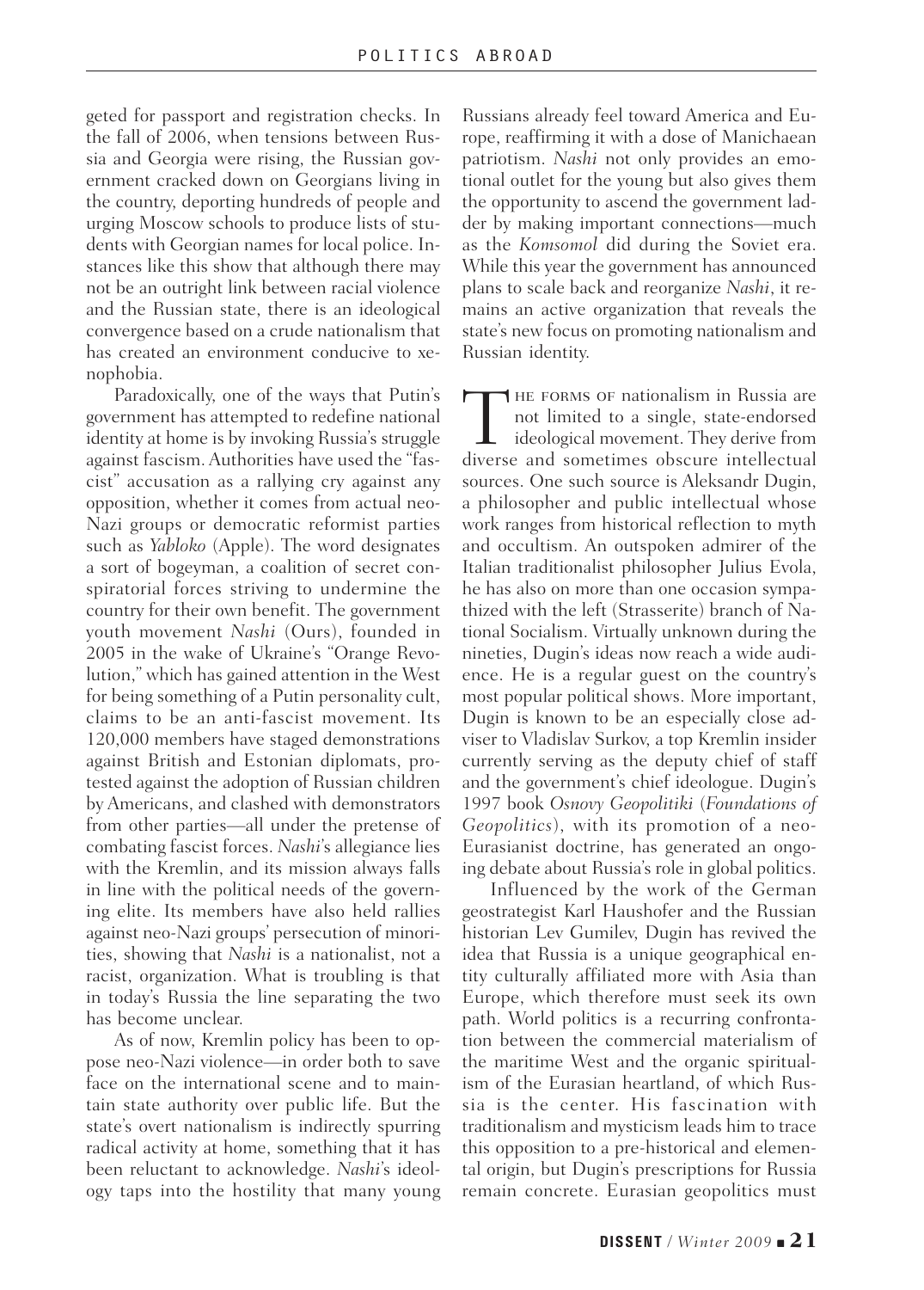serve the interests of the states involved; there must be an undemocratic order so that leaders preserve the right of decision-making; Russia must seek to expand itself into a new Soviet space, not only in eastern Europe and central Asia but also in China; and an alliance must be formed with Germany, Japan, and Iran, to act as the Eurasian counterbalance to the Atlantic powers, mainly the United States and United Kingdom. Despite his intellectual affinities with far right thought, Dugin does not propagate an explicitly ethno-nationalist or pan-Slavist position. Instead, neo-Eurasianism is a doctrine based on a nationalist patriotism and the necessity for the state's survival in today's global alignment. But empire and expansionism are at work here, as Dugin argues for a campaign of coercion and political maneuvering (although not necessarily military force) to extend Russia's influence across the two continents while simultaneously blocking Western encroachment.

Since 2005, Dugin has criticized Putin for not taking a firm enough stance against the United States. As Russia has become an increasingly important economic force, the Kremlin's foreign policy has split into a pragmatic desire for Western integration and a rhetorical anti-Western nationalism. This is not a contradiction but the product of the economic liberalization of the post-Soviet era (which has brought great material gain) and the simultaneous ideological backlash against the perceived loss of national prestige. There is undoubtedly a "realist" element in the Kremlin's current policies that will displease the autarkic neo-Eurasianists. The prospects of Western capital, especially with Russian energy companies reaping massive profits from sales to Europe, are too enticing for the Kremlin elite. This means that Russia under Medvedev will continue to be a key player in the world economy, despite the anti-Western rhetoric of its government and the political tensions that result from it. Nevertheless, it is clear that Russia looks to solidify its presence in both Europe and Asia, maybe not to a full-fledged Eurasianism but to a more assertive foreign policy.

The Georgian crisis remains the clearest example of Russia's new involvement within the former Soviet sphere. The short August war over the breakaway regions of South Ossetia and Abkhazia has brought relations between Russia and the West to a post–cold war low. Georgia's hope for NATO membership heightened Russian fears of Western encirclement, and after years of mounting tensions and Georgian-Ossetian skirmishes, the conflict rapidly escalated. Russia's swift invasion, which not only secured the disputed regions but also led to a partial occupation of Georgian territory, has shown the West that the country will take drastic measures to reclaim its traditional sphere of influence. The long-term effects remain to be seen, but South Ossetia and Abkhazia are on the way to becoming Russia's new satellite states. The war has brought new instabilities, yet it demonstrates Russian opposition to what Medvedev calls a unipolar world that is itself "unstable and fraught with conflict."

ussia has claimed that NATO's 1999 war in the Balkans and Western recognition of Kosovo's independence from Serbia provide moral precedents for its own involvement in the Caucasus. According to *Time*, the Russian government recently purchased a 51 percent stake in *Naftna Industrija Srbija* (NIS), Serbia's national oil company, further expanding its dominance over the East European energy supply. Russia's relations with another Slavic nation, Belarus, have in recent years oscillated between distrust and cooperation, but last year the controversial Belarusian president, Alexander Lukashenko, named Putin prime minister of the Belarus-Russia Alliance. Like other former Soviet states under Russian pressure, Belarus faces an important question: will it be able to enter such an alliance without effectively giving up its sovereignty to its huge neighbor? R<br>Serbia

There are other instances of Russia's renewed involvement in nearby regions. When, in the wake of the Georgian War, the Polish government reluctantly agreed to host U.S. missiles on its territory, the reaction from Moscow was fierce and threatening. Now Ukraine finds itself in a tug-of-war between the West and Russia on the issues of NATO membership and possession of the Crimea. The uneasy coalition government of pro-Western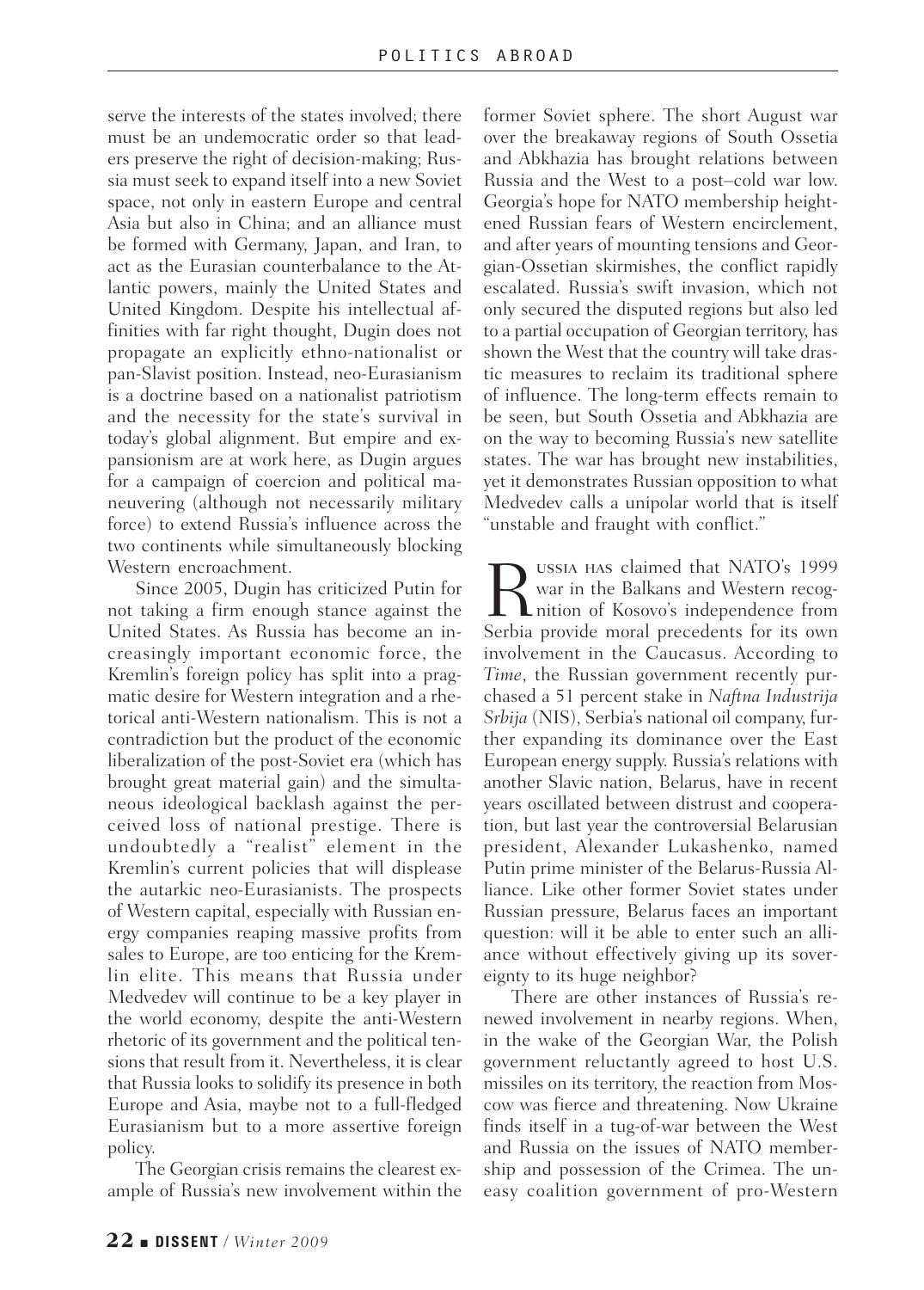president Viktor Yushchenko and pro-Russian prime minister Yulia Tymoshenko collapsed in September, almost four years after the Orange Revolution that first swept Yushchenko into office. Elsewhere, the Moscow-Tehran axis spoken of by Dugin is solidifying, with Russia acting to delay UN imposition of sanctions on Iran, to which it has been selling weapons and nuclear technology. For Russia, Iran is a valuable counterforce to American interests in the Middle East.

Russia's military presence in what is known as Transnistria, an unrecognized breakaway republic in Moldova, is little known but emblematic of Kremlin policy. This tiny sliver of land bordering Ukraine and cut off from Moldova by the Dniester River declared its independence in 1992 after a short war. Although there is comparatively little ethnic tension among the population—composed in almost equal proportions of Moldavians, Ukrainians, and Russians—the region is potentially volatile due to alleged human rights violations, organized crime, and arms trafficking. The Russian Army currently maintains 1,200 troops there, which were initially part of a temporary peacekeeping force. In 2004, however, the army halted its withdrawal. Citing Kosovo's independence, the Kremlin has denounced the West for its hypocrisy in recognizing a breakaway region only when it is politically useful.

LL THIS BRINGS us back to Russian nationalism. The rise to power of the Kremlin elite colloquially known as the **ALL THIS BRINGS US back to Russian nationalism.** The rise to power of the Kremlin elite colloquially known as the *siloviki* (approximately, "the forceful")—composed of former Soviet military and intelligence operatives with ties to Yeltsin and Putin—has led to a new era of statist conservatism in Russian politics, emphasizing stability over democratic proceduralism. The *siloviki* promote an economic nationalism where the state controls the distribution of natural resources in the name of the Russian people—countering the privatization of the nineties. The state takeover of numerous oil and gas industries has come with a dose of xenophobic rhetoric. For example, one agent of the FSB (the institutional heir to the KGB) was quoted as categorizing the Russian oligarchs in two groups—the good, ethnically Russian ones and the foreign elements: "All Jews are traitors, oriented toward the West. That's how it's always been."

The increasing corporatism of the Russian state, where government officials, bureaucrats, and business officials together form the insider elite, has made policies that are good for profit centrally important. Some observers have argued that this means Putinism is ideologically empty and that the government remains fundamentally realistic and pragmatic when balancing between Western integration and nationalist posturing. Yet it would be a mistake to overlook the role that nationalism plays in the Kremlin's strategy of building popular support for its geopolitical aims. In fact, there has been a noticeable attempt by the government to make modern Russia the focus of patriotic sentiment in the national consciousness. One small example of this is the introduction of a new holiday, the Day of People's Unity, first celebrated in 2005, to replace the official commemoration of the Bolshevik Revolution. Meant as a celebration of the expulsion of Polish-Lithuanian forces from Moscow in 1612, its patriotic message of homeland resiliency against foreign antagonists has allowed far right-wing organizations to appropriate it for their own cause. During the first year of celebration, some thousand members of these groups rallied in Moscow, chanting "Russia for Russians!" and "Russia against occupiers!" The following year Luzhkov banned such demonstrations, showing that the government's top priority regarding nationalist sentiment is to cultivate it through its own official means but not to condone radical groups that could potentially challenge its rule.

Even the fledgling liberal opposition to these developments has not avoided contamination by one or another form of nationalist politics. In 2007, chess master Garry Kasparov, the face of liberal opposition to Putinism in the Western media, entered into an alliance with the fascist writer and countercultural icon Eduard Limonov and his National Bolshevik Party. The National Bolsheviks—for whom Dugin was the chief ideologue before breaking with Limonov in 1998—have acquired a reputation as a group of extremist hooligans, adopting a Nazi tricolor flag but replacing the swastika with a sickle and hammer and featur